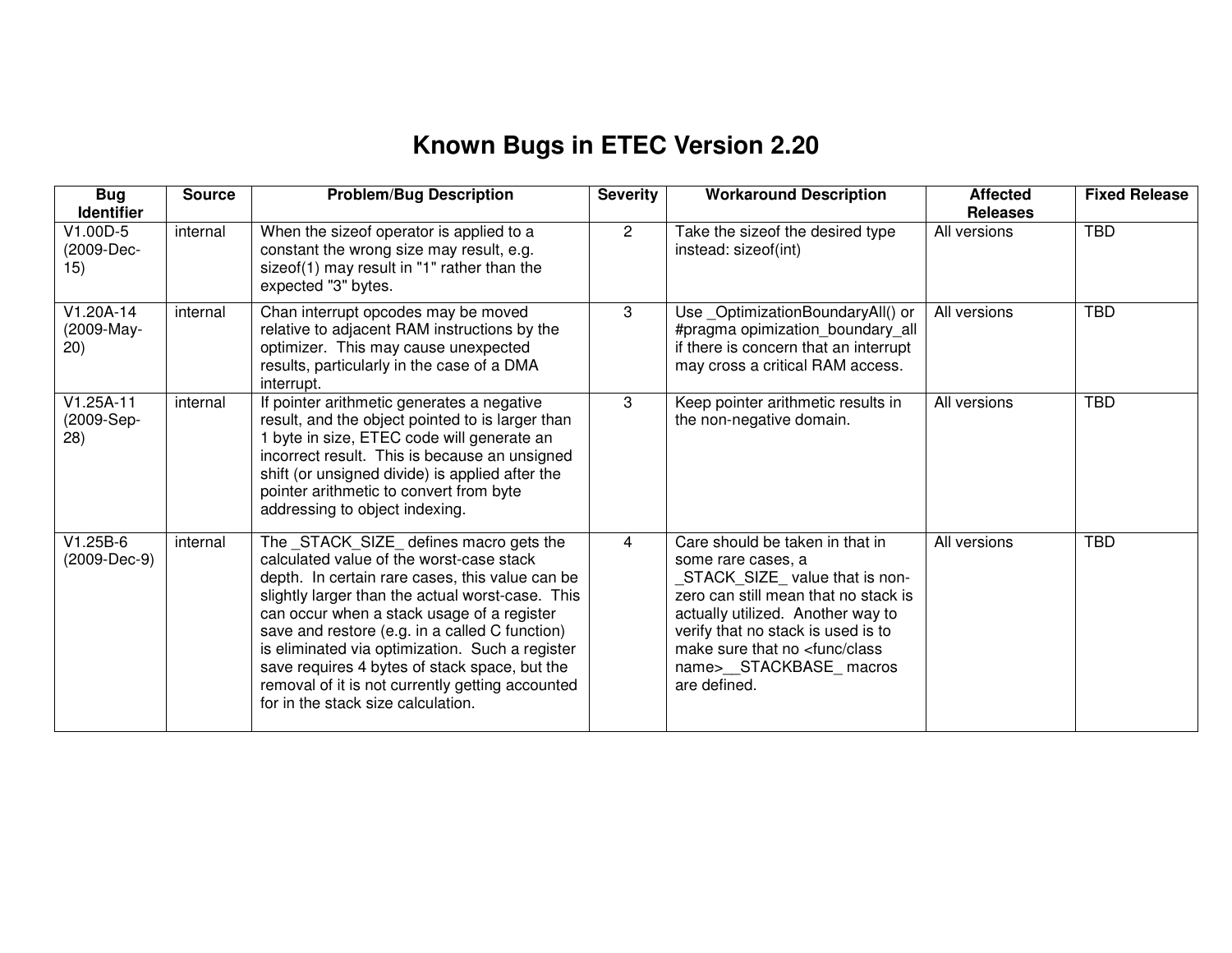| V1.25B-7<br>(2009-Dec-<br>11)    | internal &<br>customer | The optimizer/analyzer does not yet support<br>reentrant functions, whether they be callable<br>C functions or ETEC code fragments.<br>Reentrance is supposed to be detected and<br>cause an error, but in some cases this<br>detection failed, allowing for optimization to<br>continue. Sometimes the result could be a<br>linker crash, or sometimes invalid code<br>generation, or in some cases working code<br>resulted. | 3              | Avoid writing reentrant functions<br>until the ETEC optimizer/analyzer<br>fully supports them.                                                   | All versions | V1.25C<br>(reentrance<br>detection),<br>TBD (support<br>reentrance) |
|----------------------------------|------------------------|--------------------------------------------------------------------------------------------------------------------------------------------------------------------------------------------------------------------------------------------------------------------------------------------------------------------------------------------------------------------------------------------------------------------------------|----------------|--------------------------------------------------------------------------------------------------------------------------------------------------|--------------|---------------------------------------------------------------------|
| $V2.20B-1$<br>(2013-Apr-<br>(09) | customer               | The linker auto-defines feature is outputting<br>multiple definitions for global enumeration<br>declarations in some cases. This occurs<br>when the declaration is included in multiple<br>source files that are compiled into separate<br>object files that are then linked. This problem<br>should not make the auto-defines file<br>unusable, but may lead to warnings in host<br>code compilation.                         | $\overline{4}$ | None necessary. The C<br>preprocessing standard is such<br>that re-definitions are allowed as<br>long as the re-definition is an exact<br>match. | $V2.20A-B$   | V2.21A                                                              |
| $V2.20B-2$<br>(2013-Jan-<br>20)  | customer               | The linker reports "cna loop" in the WCTL<br>analysis, even though there is no code loop, in<br>some cases where threads or fragments are<br>called from other functions/threads/fragments.<br>This means the WCTL is unable to<br>automatically calculated for the thread in<br>question.                                                                                                                                     | 3              | None in general. An optimization<br>boundary placed right after the<br>offending call to a fragment may<br>work around the issue.                | All versions | V2.21A                                                              |
| V2.20B-3<br>(2013-Feb-<br>13)    | customer               | When the eTPU2 interrupt-from-current-<br>channel feature is used, the optimizer may<br>move it across a channel change boundary<br>which is incorrect. The correct behavior is for<br>a channel register change to block the<br>optimization movement of this sub-instruction.                                                                                                                                                | $\overline{2}$ | Use an optimization boundary to<br>prevent instruction movement<br>across a channel change<br>boundary.                                          | All versions | V2.21A                                                              |
| V2.20B-4<br>(2013-Aug-<br>19)    | customer               | If a parameter to a function call is invalid (e.g.<br>an undeclared symbol), the compiler can<br>crash instead of reporting the compiler error.                                                                                                                                                                                                                                                                                | 3              | Fix the non-compilable code.                                                                                                                     | All versions | $\overline{V}$ 2.21A                                                |